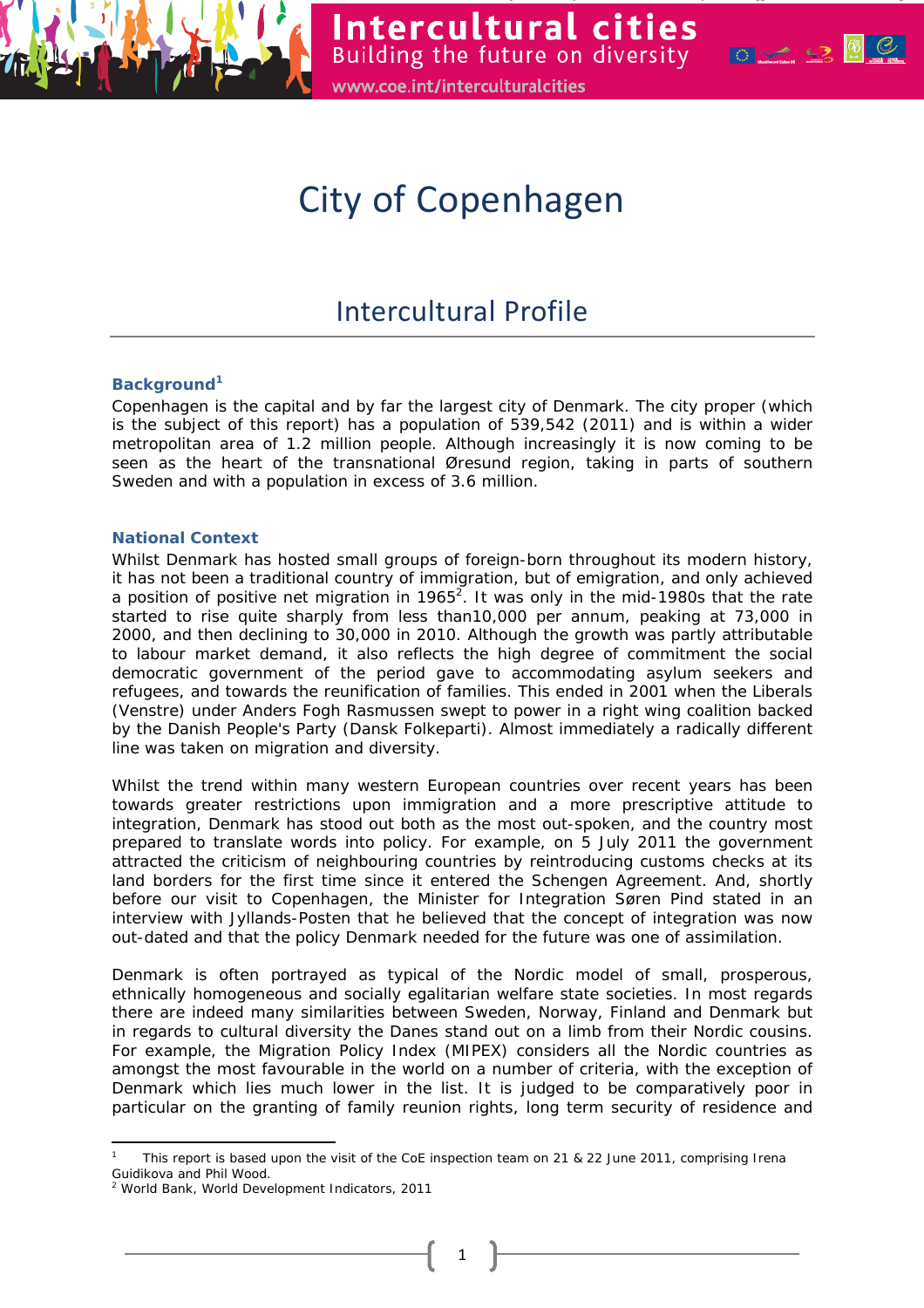on the political participation of migrants, although it is considered strong on antidiscrimination policy and enforcement<sup>3</sup>.

Denmark, as an entrepreneurial trading nation, has evidently benefitted greatly from the open markets and free flow of commerce brought by globalization but it seems to have been highly selective about which other aspects of the modern world it wishes to come to terms with. One commentator sees the Danish state engaging in increasingly unrealistic contortions to balance economic flexibility with cultural conservatism. This hybrid Danish model "comes across as a strange marriage of interest-based pragmatism and identity nationalism."

*The consequence is the attempt to manage migration by setting up two opposite migration regimes concurrently, regimes intended to operate independently of each other and based on contradictory logics. One regime is based on control, exclusion and cultural purification… another regime aims at inviting foreigners to fill vacancies in an economy. Whether or not the maintenance of this dual migration structure is a doable and manageable undertaking, only time can tell – but the signs are that the attempt to avoid mutual 'contamination' between them is facing grave challenges and the openness characterizing the regime of pragmatism is already affecting the regime of nationalist stricture.<sup>4</sup>*

Perhaps another example of Danish exceptionalism lies in religion. Denmark has historically been an international leader in granting the rights of all faiths to practice their religion with freedom and equality; yet in the political structures of religion the Lutheran National Church of Denmark holds enormous powers and privileges above all other faiths. These include the right to levy tax and the obligation that Danes of all faiths must register new-born children through it, rather than through a state institution. However religion barely figures at all in policy terms. There are no formal consultative channels between government and faith organisations nor any expectation that interfaith relations should be institutionalised within the policy arena.

The question of why Denmark has appeared to stand out from the crowd remains a question of on-going debate and sensitivity. Suffice it to say that between the date of our visit and the completion of this report the country has held a General Election, leading to a change in Government and indications that policies towards migration and cultural diversity are going to be subject to a thorough review.

#### **Local Context**

Whatever has been said above about the generalities of Danish society is less true of Copenhagen than anywhere else in the country. Indeed, in certain terms Copenhagen and Denmark were beginning to feel and behave like two different countries in recent years.

During the 1990s and early part of this decade the city council adopted policies and practices which might easily be portrayed as integrationist, with occasional but fading multicultural flavours. Policies were rooted in a human rights and anti-discrimination agenda and, in the early days, there was recognition of group rights too through the inclusion of places for ethnic minority representative groups on the city's Advisory Integration Council.

In the 1990s the Danish National Government was under a right wing nationalist coalition and the city council remained under left liberal control. Both, however had a

l

<sup>&</sup>lt;sup>3</sup> http://www.mipex.eu/denmark

<sup>&</sup>lt;sup>4</sup> Hedetoft, Ulf (2009) 'Denmark versus multiculturalism', in Steven Vertovec and Susanne Wessendorf, The *Multiculturalism Backlash: European discourses, policies and practices*. Abingdon: Routledge, p. 120.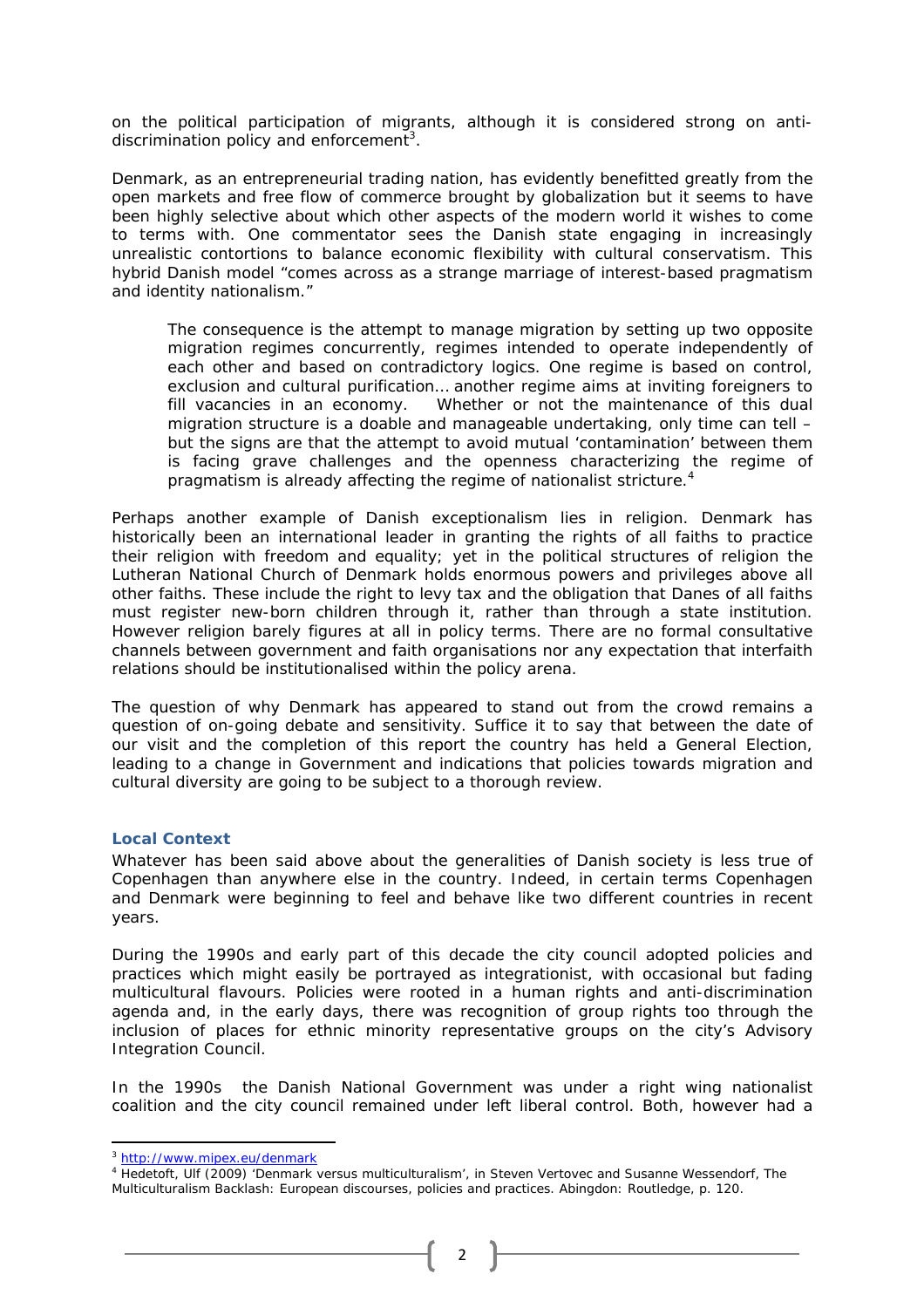growing focus on the responsibility of the migrant individual to adapt themselves to Danish norms and labour market requirements; and a privileging of the city council and state institutions over civil society as agents of integration. There was also a shared concern to prevent the emergence of ethnic 'ghettos' based on an assumption that public housing, above–average concentrations of ethnic minority occupants and socio-economic deprivation were intimately linked<sup>5</sup>; and also a shared prescription of the solution which would primarily be through structural integration of the migrant into the labour market.

However, in recent years as the national government has driven ever harder down a road towards assimilation, the city council of Copenhagen seems to have headed off with equal vigour in the opposite direction. This can be exemplified by two major policy initiatives of recent times: *VI KBH'R'* and *Engage in the City*. Uneasy with the increasingly nationalistic and xenophobic tone in the country, but anxious to acknowledge the power of identity in building common purpose, the city council set out to make Copenhagen itself into a brand which all of its citizens could opt into, regardless of their ethnicity, legal status or attitude towards Danishness. 'We Are Copenhageners' was created, adapted from the successful 'Wij Amsterdammers' campaign in the Netherlands, acknowledging it is easier to become a Copenhagener than a Dane. It started in 2008 with the twin aims of strengthening inclusion and dialogue between citizens of the city; and highlighting and celebrating the city's diversity. Its website describes VI KBH'R' as working:

*"towards engagement in Copenhagen and establishing more trust and a feeling of unity amongst Copenhageners. VI KBH'R' acknowledges cultural, religious and national diversity in the city. VI KBH'R' believe that the more you learn about differences and similarities between you and others, the better you will be able to understand, respect and trust others and feel included in the community of the city. We are all united. We are all Copenhageners"* 

This set a new tone, suggesting that alongside the more functional concerns of employment and housing, the city recognised the need for two-way intercultural contact, learning and adaptation between Danish and minority citizens. Aside from a widespread promotional campaign the initiative was to achieve tangible form through symbolically important events such as the annual International Day, and the establishment of a specific budget to support others to initiate supporting activities.

Vi KBH´R´was implemented during the first Integration Policy of the city, covering the period 2006-10. The vision of the policy was that:

"*Copenhagen will be an integrated city in which citizens are able to live together safely and securely, sharing a respect for diversity and common basic values such as freedom of speech, democracy and gender equality. Integration is a mutual process in which all citizens irrespective of ethnic origin, create and form their society.* 

*The integration policy is designed to promote equal opportunity for all*".

Based on the three principles:

- Integration is a joint responsibility;
- Integration requires diversity; and,
- Integration must be attractive;

l <sup>5</sup> See the section 'Heading towards ghettos' in the City Council's *Integration Policy* of 2006; and the Danish Government's integration plan *A New Chance for Everyone* (2005) which sets itself the task of addressing 'the ghettoisation problem'.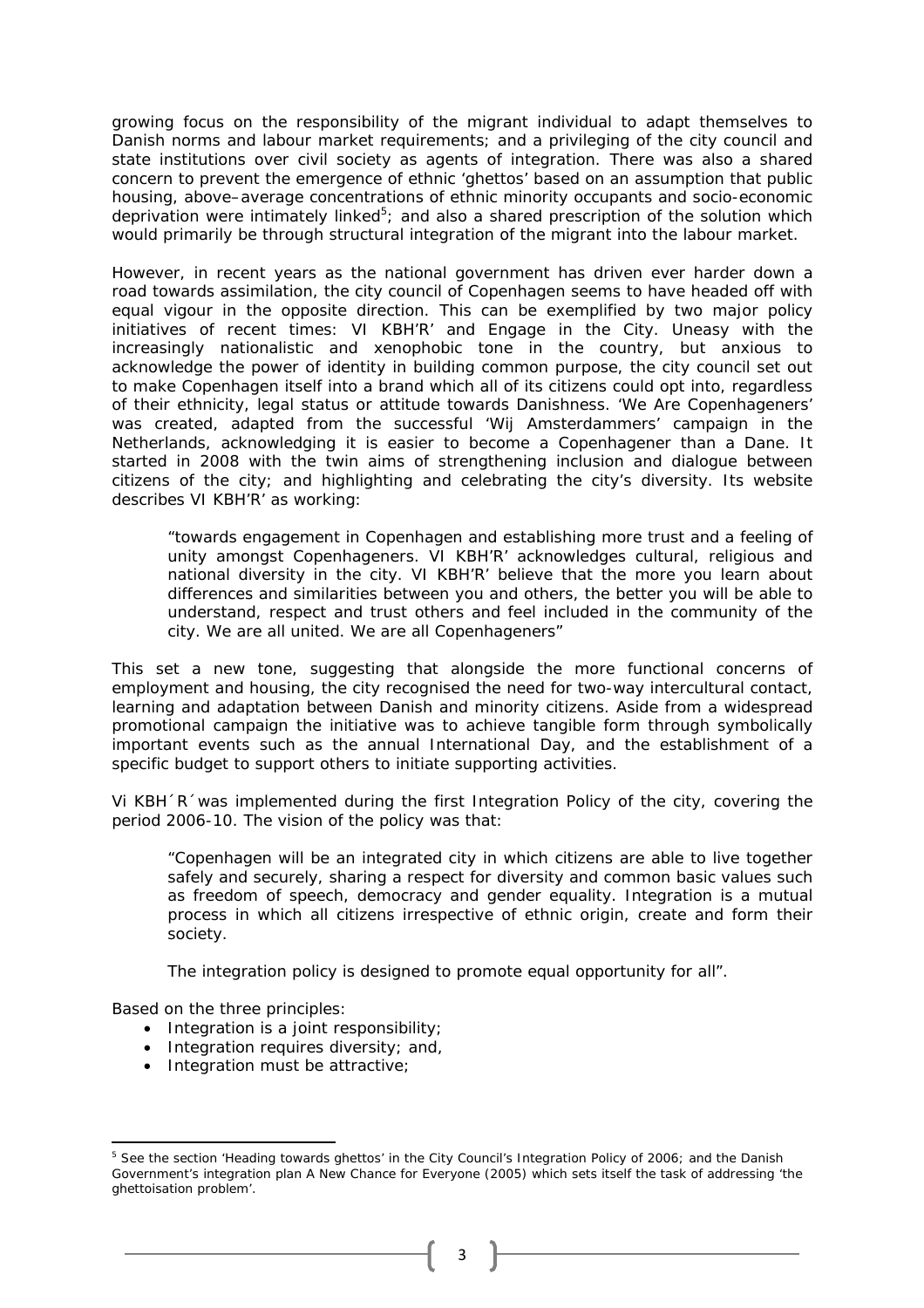the policy set out ambitious goals in the five areas of employment, education, housing, safety, culture and leisure activities, and health and care services.

Policy goals were monitored by an Integration Barometer, which is published online and publicly accessible. Its aim is to act as data warehouse and reporting web-tool for the monitoring system and to make this information available to the public. The Barometer works by giving six key themes (employment; education; housing; safety; culture and leisure; and health) a 'traffic light rating' based on data from surveys and existing statistics and breaks the results down by neighbourhood. This process has been influenced by the Results-Based Accountability philosophy.

This was followed in even more substantive terms by a new city integration policy *Engage in the City 2011-2014* and, within this a detailed strategy for the years 2011 to 2013 entitled *Programme of Engage in CPH*<sup>6</sup> *.* The policy has an even stronger profile on inclusion, setting out *a* vision that:

*Copenhagen is the place where you feel at home, trust the neighbours and the institutions and play an active role through local democracy – for example, on the school board or in the sports club. You can get an education and a job and if you are religious, pray freely in your church, synagogue or mosque, following your faith.* 

And the ambitious goal that:

*Copenhagen is the most inclusive major city in Europe in 2015.* 

The Policy sets itself 8 objectives:

- 1. More young people benefitting from education
- 2. People at work
- 3. A more diverse leadership and workforce in the municipality
- 4. Increase the number of beneficiaries of municipal service
- 5. A safer Copenhagen for all groups
- 6. More must have their voices heard in Copenhagen
- 7. Reducing the feeling of exclusion through poverty
- 8. Fewer to experiencing discrimination

The Inclusion Barometer<sup>7</sup> is monitoring progress through key indicators corresponding to the eight goals.

The Inclusion policy 2011-14 emerged from a wide-ranging consultation process of think tanks and hearings and 38 different working papers. This is not the first time a targetbased approach has been employed but it is now felt to be more realistic – among others indicators have been reducedThe council is determined the process should be valuedriven and not simply based upon economic or quantitative factors.

*Engage in the City* identifies a much more important role for civil society than have previous policies.

A Diversity Board is established with top representatives from business, culture, civil society, minority communities, city representatives etc. to promote diversity and facilitate the engagement of stakeholders. The members of the Diversity Board have signed the Copenhagen Charter for Diversity, and the Charter will in the coming years be

l <sup>6</sup> http://www.docstoc.com/docs/79053748/PROGRAMME-FOR-ENGAGE-IN-CPH-2011-2013-PROGRAMME-FOR-ENGAGE-IN-CPH<br>7 http://www.kk.dk/integrationsbarometer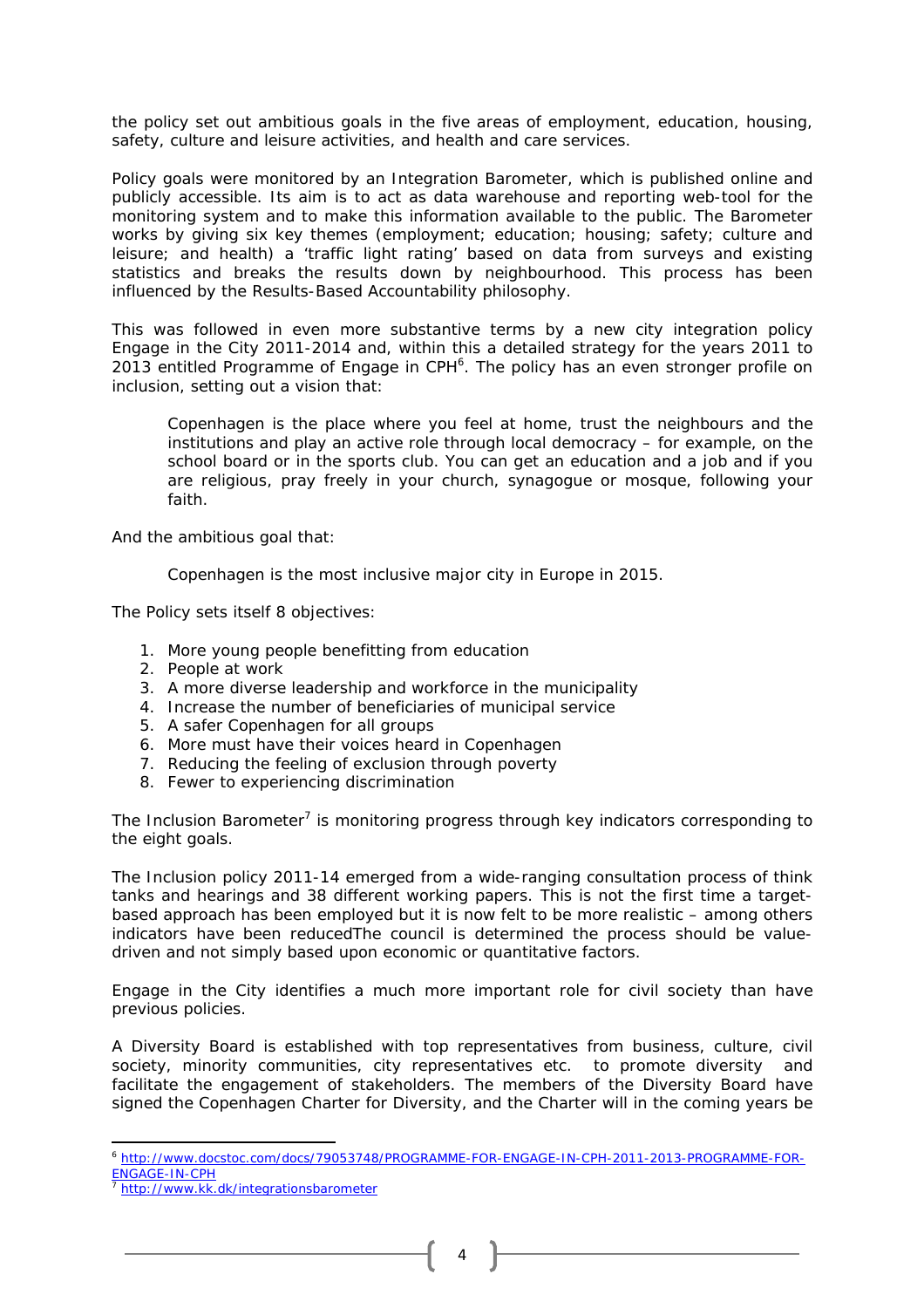promoted for other stakeholders and citizens to sign. In 2011 the work of Engage in the City has been focused on four theme areas, city life, work, education and dialogue. When carrying out concrete initiatives, a broad range of stakeholders have been invited to join and promote diversity in a cooperation across city, the private sector and civil society. The 2012 action plan is presently under development.

Also inspired by the new mayor for integration and employment Anna Mee Allerslev there is encouragement of the use of internet and social media (Facebook) $8$  as means of spreading information and debate – which has required the city bureaucracy to operate in a more flexible and relaxed way.

#### **Neighbourhoods**

We visited the neighbourhood of Nørrebro to the north west of the city centre. It is a traditional location of lower rent housing and has been popular with both counter-cultural and migrant groups. Some would see it as the most dynamic quarter of the city whilst some in central government might portray it as a ghetto. It is a complex area, with recent gentrification creating some of the most expensive property in the city (around Elmegade), as well as having some of the least desirable (around Mjølnerparken or Tingbjerg). However, nowhere in Copenhagen is considered to be a 'no-go area'. The district has a population of 72,000 with significant numbers of Arabs, Turks, Pakistanis, Bosnians, Somalis and Albanians.

There is a high degree of devolution of power within Copenhagen and Nørrebro has an elected neighbourhood council. Unlike the city council it is non-party political and representatives are drawn from local civil society but elected as individuals. Public services are also given extensive scope to adapt their work to the distinctive flavour and needs of a district.

We visited 2200Kultur which combines a civic centre, library, culture house and sports arena under the Commission for Culture and Leisure Life. The manager is given great autonomy by the central administration to manage the complex in accordance with the wishes of local people rather than according to central plans. He has to present an annual plan and is then devolved the responsibility and budgets to manage flexibly. A users' board represents the interests of different constituencies and there is an on-going process of responding to local ideas for new services. This includes an exercise in participatory budgeting so users can directly determine how some of the funds are spent.

The manager himself is paid as a civil servant. A small part of the annual result bonus, is tied to pointing to two mistakes from which he has learned important lessons. Underlying this is a philosophy that we learn the most from our mistakes and failures and that if we never fail in anything it is probably because we were behaving in too limited or conservative a way – so 'intelligent failure' is encouraged.

Although the users of the complex are ethnically very diverse, Kultur2200 does not describe itself as a centre for integration and does not treat people according to their ethnicity. However, users and professionals are encouraged to override and interact across whatever boundaries may exist, and these are as likely as not to be between sport and the arts, or across generations, as between different ethnic groups. A Kurd himself, the manager is unsympathetic of people who accentuate their status as victims of prejudice to give themselves an identity and a way into public subsidy.

 $\overline{a}$ 

<sup>8</sup> http://www.facebook.com/#!/blanddigibyen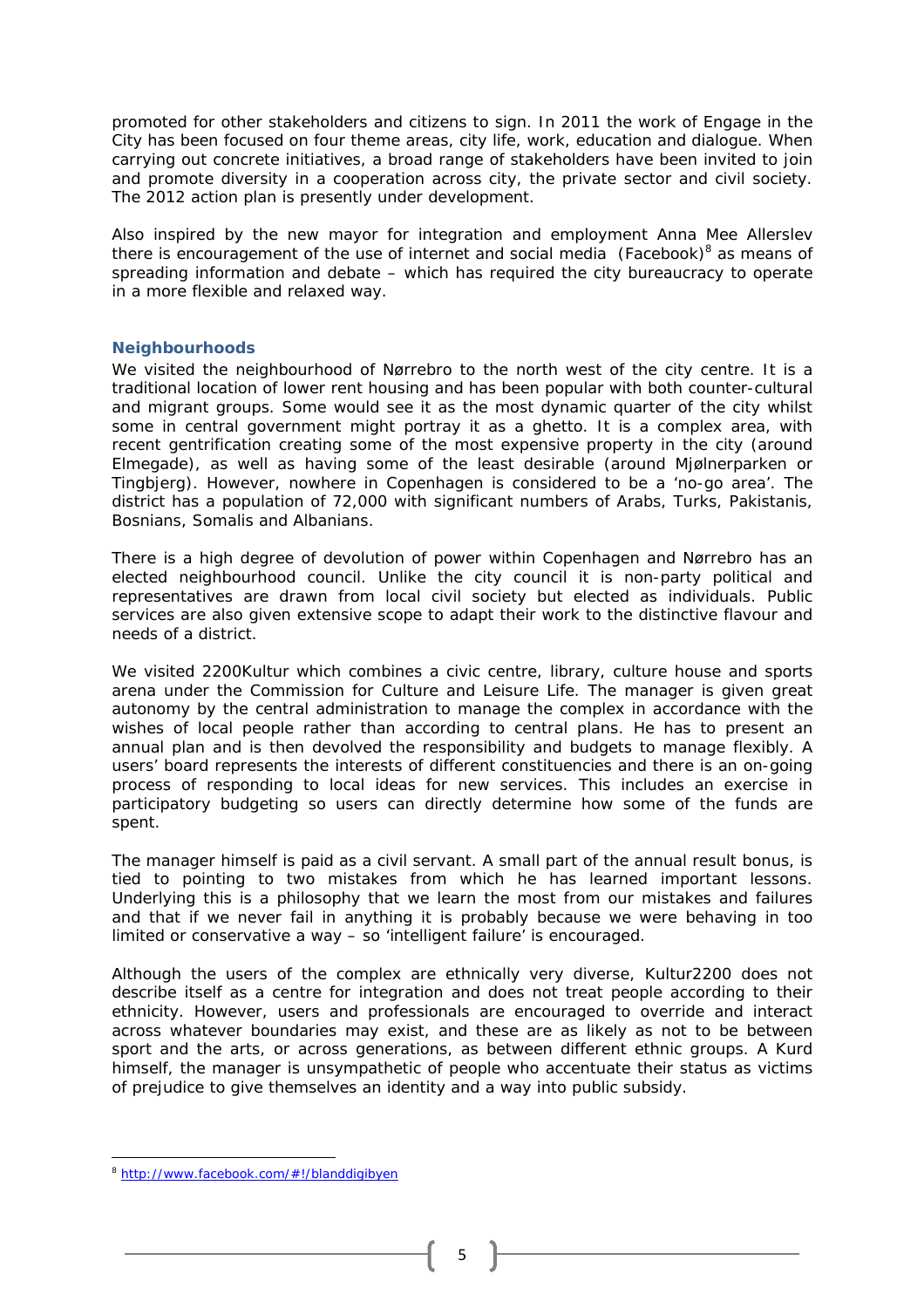Nørrebro also contains the Centre for Art and Interculture<sup>9</sup>, an NGO which acts as a beacon for cross-cultural work in the arts and creative industries. Nearby is KUBUK - the World Culture Centre<sup>10</sup> which is a municipally-owned culture house with a special interest in and focus on ethnic minorities, providing a creative platform for various cultural, social and political activities. It houses approximately 250 ethnic associations, clubs and organizations who all, in different ways, aim to create dialogue, movement, and commitment. Many of the larger organizations and associations have permanent office space in the building while the smaller ones use other facilities provided by the house and have their postal address there.

#### **Intercultural competence and intelligence**

From 2006-2010, the city council convened an 'Integration Council' which it used as a sounding board and a source of information and news from minority communities. This was appointed from candidates who stood for democratic elections in which all minority citizens could vote. However, turnout at the election was only to 13% of the electorate – partly because many people of migrant origin didn't want to be labelled as such. In 2010 it was decided to abolish the Integration Council: The background was an external evaluation pointing to obstacles in the functioning of the Council. Further there a wish to mainstream minority issues into the institutionalised policy fora and decision making spaces rather than set up parallel fora for minority issues.

In 2010 an Expert Think Tank on Integration was estabslihed. It comprises five independent academics and professionals and seven city council officials. Its work began with holding public hearings which led to the establishment of Engage in the City. Subsequently its role is to scrutinise the policies and practices of the city council in an independent and non-partisan way, and to recommend future courses of action. It will do this by selecting major themes, one at a time, and subjecting them to detailed investigation. The mayor and other politicians keep a distance from the Think Tank to maintain its independence. Its most recent enquiry has been into education. Future topics have yet to be set but achieving greater inclusion in the city council's recruitment practices is seen as a topic in need of attention.

# **Education**

Schooling is felt to be a topic of priority and of some anxiety in Copenhagen. Denmark has traditionally seen itself (and been seen by others) to have a highly effective educational system, but with the publication of PISA (Programme for International Student Assessment) outcomes over the last decade it has been seen to be performing rather poorly and on a downward trend (averaging  $23<sup>rd</sup>$  position across maths, science and reading). The suspicion is that many pupils of migrant origin may be lagging even further behind, which is why education was made the top priority for investigation by the Think Tank.

The Danish education system allows great autonomy to schools and widespread choice to parents. There is a non-state sector which embraces 20 % of pupils in Copenhagen and app. 10-15 % on a national basis.. There is also evidence of 'white flight' from schools in areas of high ethnic minority settlement, and an early attempt to address this through bussing was a failure. Schools have control over their curriculum, and there is no general requirement for them to teach awareness of other cultures or religions, so very few do. Indeed the Danish People's Party would be likely to protest were more school time to be given over to these subjects. There is a low level of investment in the training of teachers in Denmark and this reflects upon their level of cultural competence. A recent survey found that 80% of teachers felt themselves incompetent to teach in a

 $\overline{a}$ 

<sup>9</sup> http://www.dcai.dk/<br><sup>10</sup> http://kubi<u>k.kk.dk/verdenskulturcentret/</u>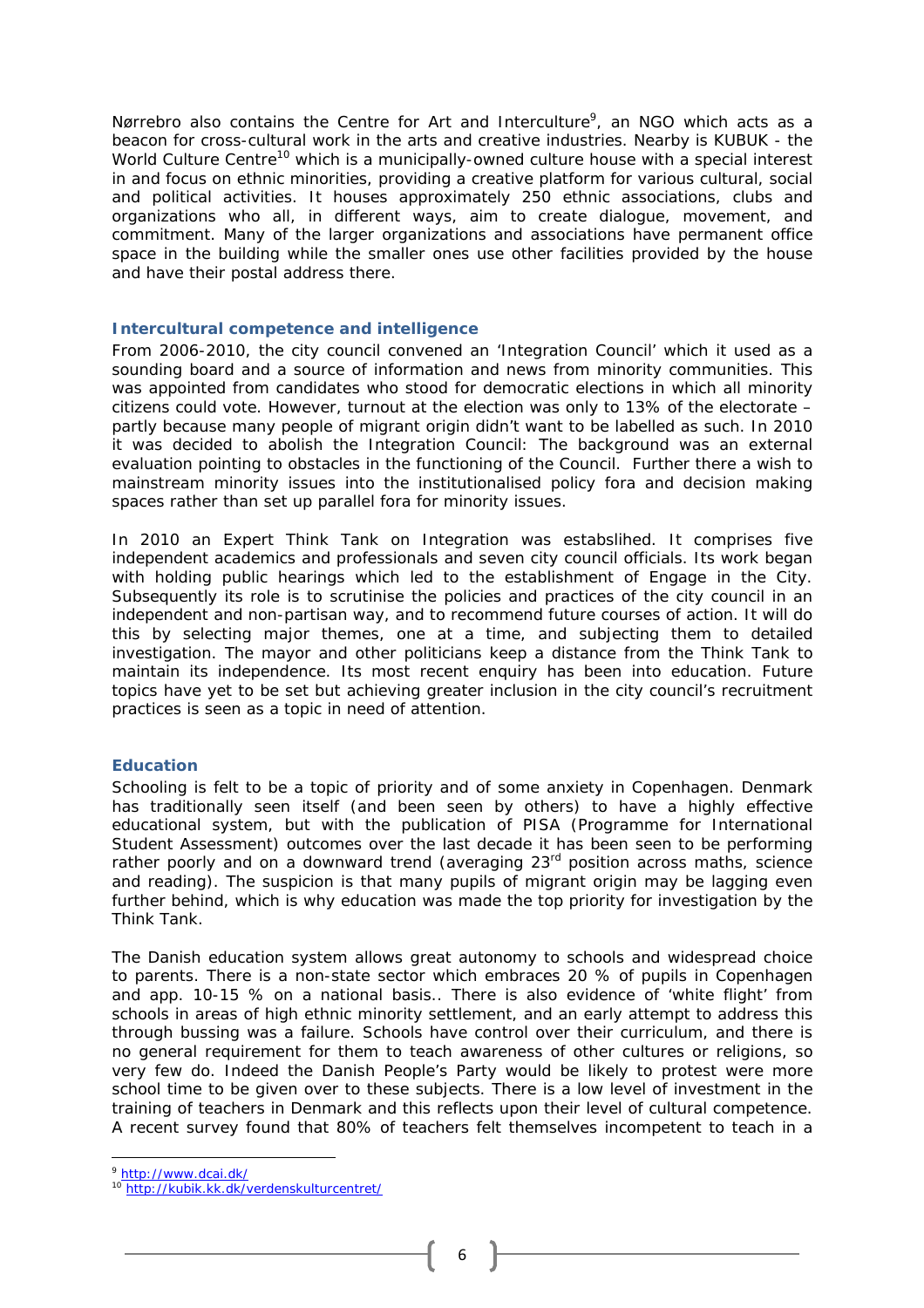multi-ethnic environment. There is no research into the ethnic origin of school teachers but everyone assumes the number of teachers of migrant background to be tiny.

Set against this national picture, the city of Copenhagen is making efforts to offer a more intercultural education system. The city has had a policy to encourage this since 2007 and through the Think Tank has been seeking out good practice from abroad to assist it. There is some evidence that girls of migrant background may be doing rather well and even above the average for indigenous whites. However because the city has little control over the training and recruitment of teachers it does not expect to see a change in staffing profiles in the near future.The Think Tank has delivered nine recommendations to the political committees working on education and/or integration within the City of Copenhagen (Including the Employment and Integration Committee). The recommendations fall within four themes:

- 1. Ensure public schools operate as agents of social and cultural cohesion by enhancing co-operation between the school and local actors including the parents.
- 2. Establish goals preventing pupils of migrant origin from lagging behind and conduct systematic evaluation measuring the effectiveness of these initiatives.
- 3. Ensure that diversity and bilingualism is regarded as a resource by ensuring that teachers have the appropriate skills and aptitudes to teach in an intercultural environment.
- 4. Create equality by ensuring that teachers have high expectations of all pupils regardless of origin; and by focusing particularly on how teachers address demotivated boys with an immigrant background.

#### **Governance and citizenship**

Anna Mee Allerslev has been Mayor of Employment and Integration since January 2010, and she intends to maintain and expand upon the spirit which created Engage in the City and VI KBH'R'. She is particularly interested in opening up the channels of communication between citizens and public institutions and extending the discussion on cultural diversity in Copenhagen. She believes she has to lead by example, and her active use of the internet and social media is indicative of this. She is particularly strong on the idea that Denmark needs to make best use of its human capital and talent if it is to prosper and that by shunning or attempting to assimilate its minorities it is wasting a lot of talent and energy.

She wishes to be an active player in the ICC network, and is planning to host a seminar for Mayors and politicians from ICC cities on the topic of how politicians involve and communicate with citizens in an intercultural city.

The Mayor believes that the media finds it a challenge to maintain a high quality of information and debate about cultural diversity. She would like to engage in a closer relationship with the city-based media to ensure that they receive and publish accurate information and take a greater responsibility for their influence on public opinion.

#### **Discrimination**

The issue of discrimination arose throughout our visit and we received several different and sometimes conflicting messages. Many like the manager of Kultur2200 argued that this was an issue of diminishing importance and that the regular mentioning of it would only serve to inhibit integration. Nevertheless recent research suggests that almost a quarter of ethnic minorities in Denmark experience have directly experienced discrimination whilst 80% believe it to be a factor of Danish society. The city council has an office for tracking and responding to hate crime and deals with over 400 cases per year. The city also has an independent ombudsman with a discrimination 'hotline', with supporting advice from nine NGOs.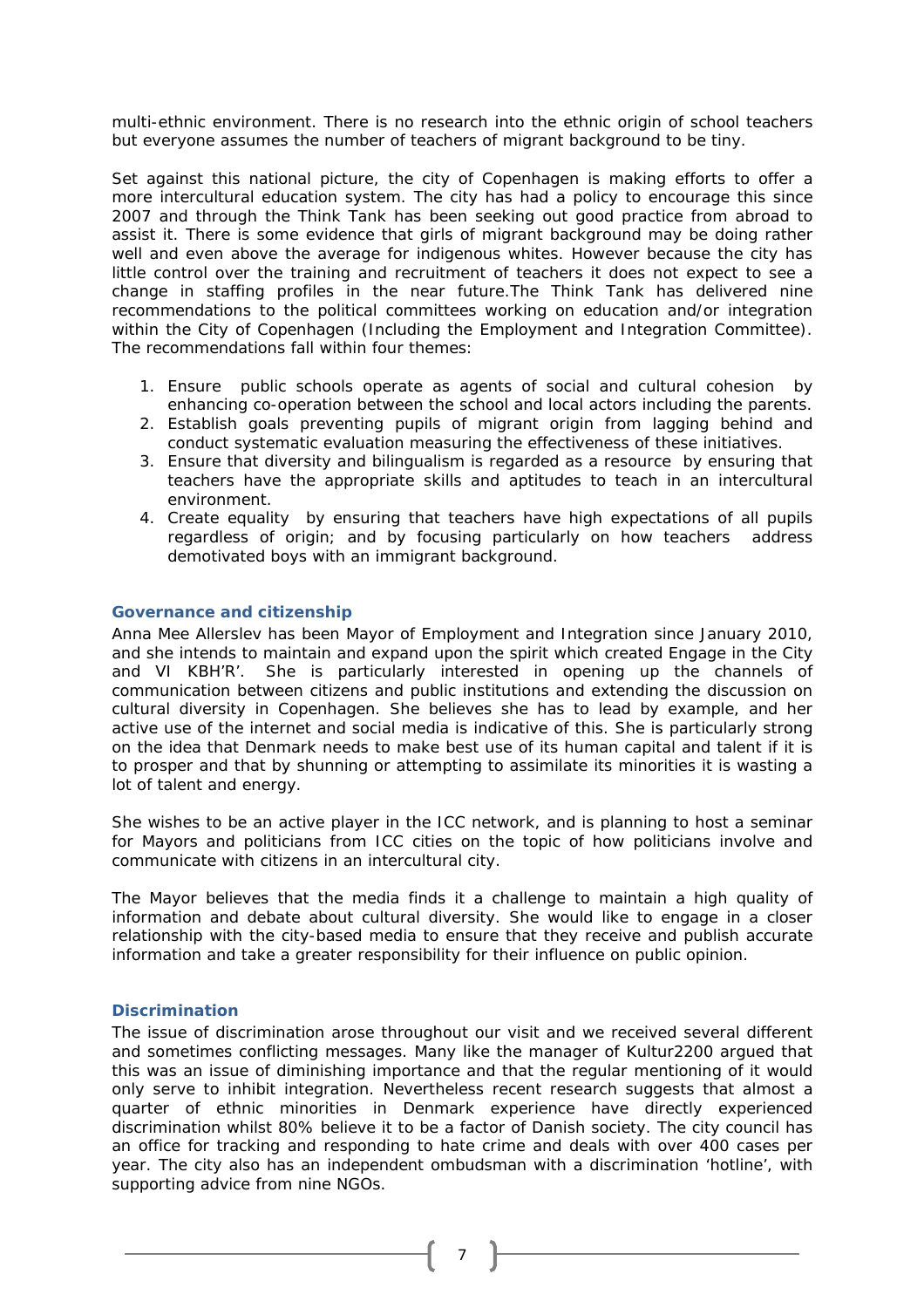The general view of experts is there is a pervasive atmosphere of low level discrimination in parts of the labour market and in social life (such as who is given access to which night clubs and bars) and this is given succour by the current climate of anti-immigrant and 'anti-political correctness' discourse which is accepted in the media and the Danish political class. However, the city is satisfied that hate crime and other more serious forms of discrimination are not becoming a major problem, and remain well below levels in the UK and Sweden.

The council is also engaged in a campaign in partnership with The Danish Institute for Human Rights and 9 institutions within the municipality to tackle more insidious and institutional forms of discrimination in employment and service delivery in the public sector.

# **Conclusions**

With its 2011-2014 Integration Policy and the Engage in the City Strategy, Copenhagen has set itself a very clear sense of direction towards its aim of being an inclusive city. Despite an unsympathetic and even contradictory mood at the national level, the city appears to have the political and the competence to pursue its own line, although it may not always have the resources it requires

We were particularly impressed with the way the city is asking itself difficult questions and working alongside other partners to find the answers. This section from the programme for *Engage in the City*, explaining the four focus areas, expresses this very well:

*1 Engage in working life: Covers everything in Copenhageners' voluntary as well as their wage-earning working lives. Relevant questions could be: 'How can diversity, as a part of a business strategy, contribute to growth in a business?' 'How can employees' differing competences and backgrounds be benefitted from to the full?'* 

*2* Engage in education*: Covers both schools, further and higher education and training, and teaching and learning environments. Relevant questions could be: 'How can you attract and hold students coming from an ethnic minority background in educational institutions, especially the men?' Or, 'How can you ensure a constructive home-school cooperation at primary/secondary level?* 

*3 Engage in city life: Deals with the way in which Copenhageners live, how they relate to each other and how they feel a part of the city's community across cultural and social divides. Relevant questions could be: 'How can Copenhagen get a wider range of cultural and street-level events?' Or, 'How can a stronger bond be forged with poor and exposed families?'* 

*4 Engage in dialogue: Deals with how attitudes, beliefs and opinion formation among Copenhageners and the media represent all Copenhageners. Relevant questions could be: 'What is media coverage of ethnic minorities like, and what significance does it have for the way opinions are formed?' Or, 'How is religion portrayed in the media? 'Is there a need in the media* 

For us the great area of concern is one which the city has only partial control of  $$ schooling. It is worrying that through poor investment in teacher training and restrictive curriculum policies and growing segregation, many of the current generation of pupils may be missing out on the opportunity for a good education and a broad intercultural understanding. The city council is to be encouraged in whatever it can do to intervene in the local school system to turn back the wilful trend toward narrow-mindedness.